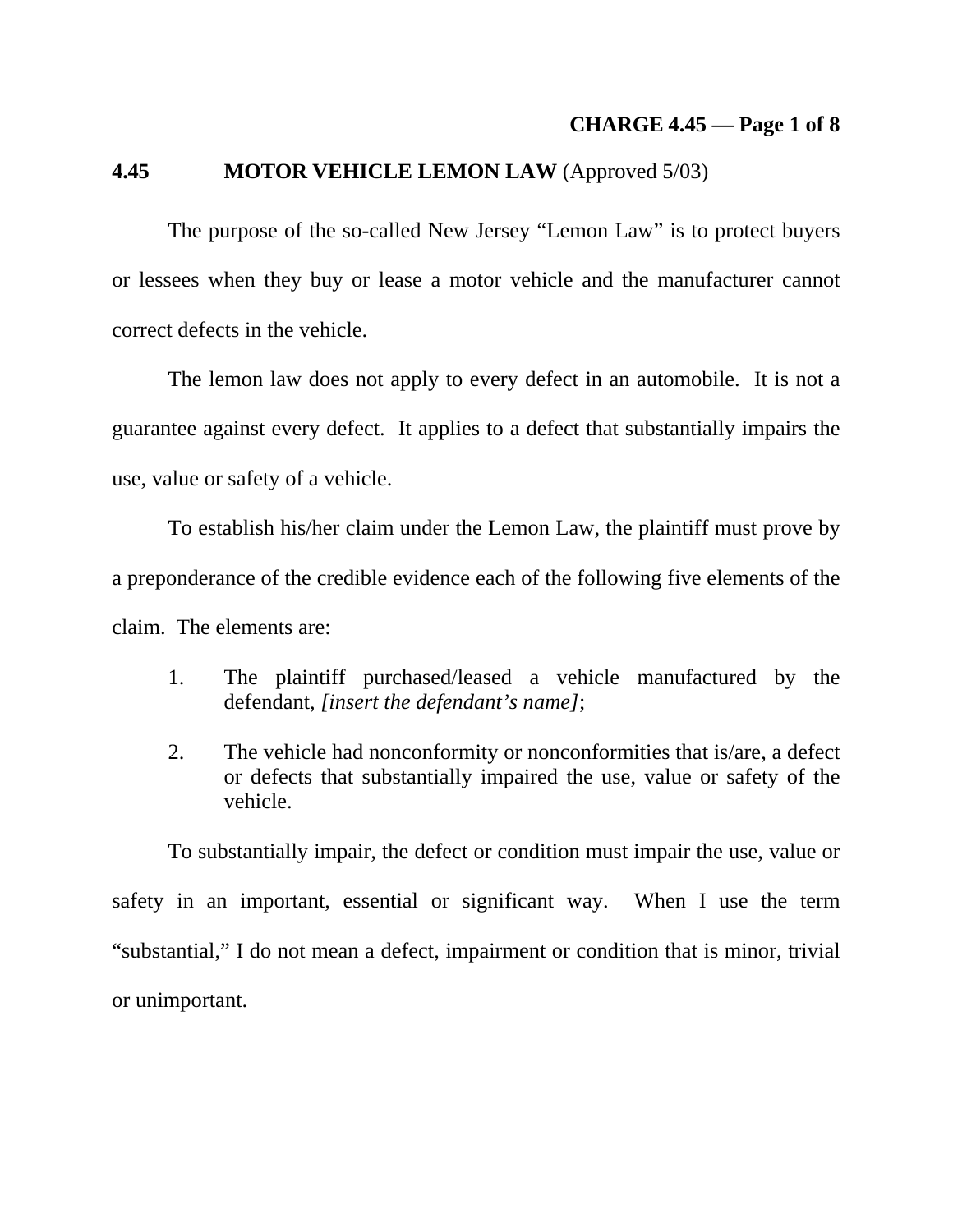#### **CHARGE 4.45 — Page 2 of 8**

 In determining whether a defect or condition substantially impairs the use or value of the vehicle, you can consider whether the defects or conditions have shaken the plaintiff's confidence in the vehicle. If the defect has shaken the plaintiff's confidence in the vehicle, this loss of confidence may be the basis for you to find that the defect has impaired the vehicle's use or value. You must consider this from both a subjective and objective point of view.

 From a subjective standpoint, the defects must be examined from the point of view of this particular plaintiff. From an objective standpoint, the defects that allegedly have shaken the plaintiff's confidence must be consistent with what a reasonable person in the plaintiff's position would have believed under the same or similar circumstances.

 For example, in deciding whether a specific defect or condition substantially impairs the use or value of a vehicle, you may consider whether the specific defect or condition complained of, in fact caused the plaintiff to lose confidence in this vehicle. Even if you find that the plaintiff's confidence in the vehicle was shaken, you must also consider whether or not the specific defect or condition, if any, was such that a reasonable person would have lost confidence in the vehicle.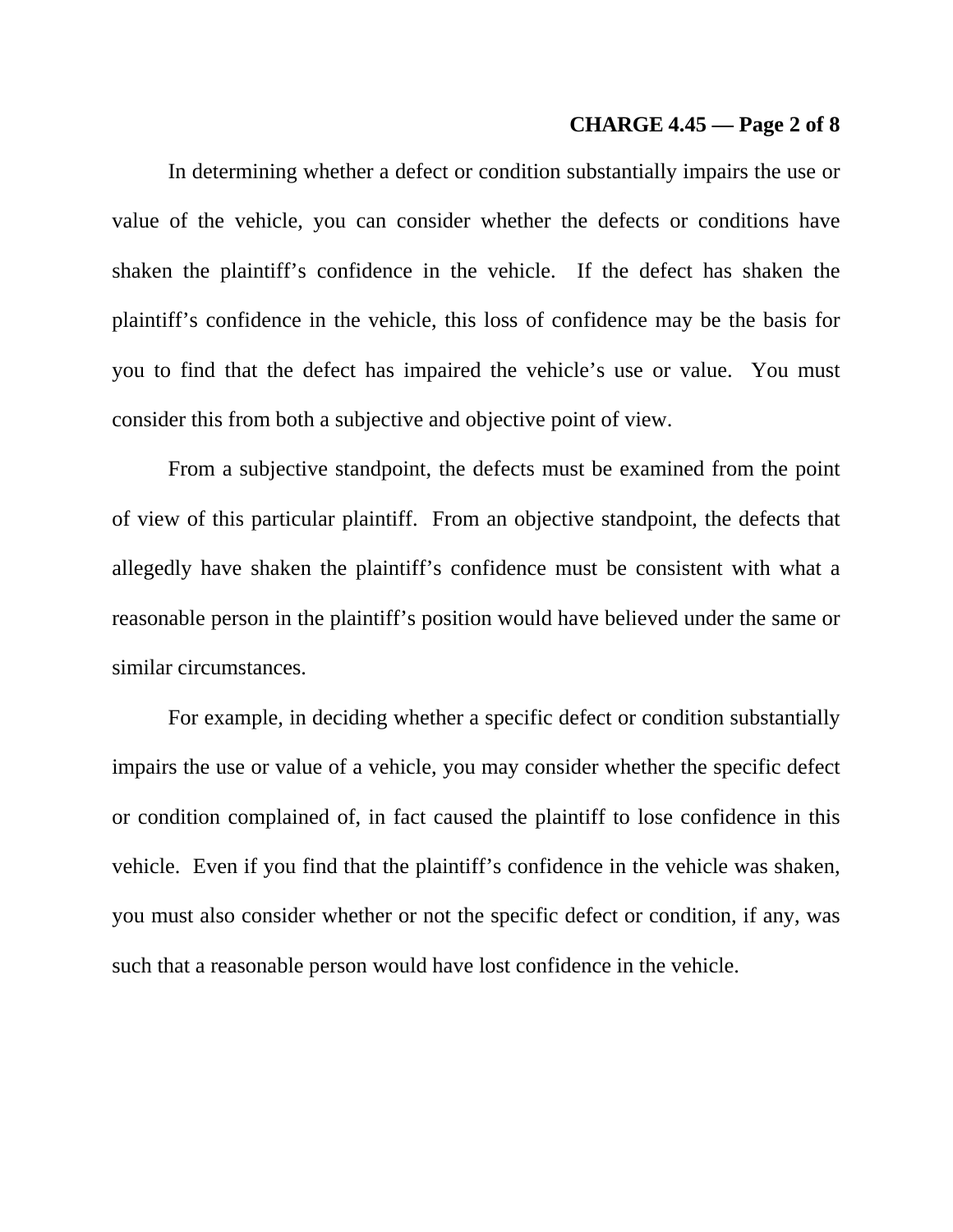### **CHARGE 4.45 — Page 3 of 8**

#### *NOTE TO JUDGE*

If the manufacturer raises either or both of the affirmative defenses set forth below, the following language would be appropriate. *N.J.S.A*. 56:12-40.

 The manufacturer, in this case, has raised as a defense to the plaintiff's claim that the alleged nonconformity does not substantially impair the use, value or safety of the vehicle and/or that the nonconformity is the result of abuse, neglect or unauthorized modifications or alterations of the vehicle by someone other than the manufacturer or its dealer. If you find the manufacturer has proven, by a preponderance of the evidence, that the alleged nonconformity does not substantially impair the use, value or safety of the vehicle and/or that the nonconformity is the result of abuse, neglect or unauthorized modifications or alterations of the vehicle by someone other than the manufacturer or its dealer, then you must find that there is no nonconformity within the meaning of the "Lemon Law."

## **[***Charge Continues***]**

3. The non-conformity occurred during the first 18,000 miles of use, or within two years after the date of original delivery to plaintiff, whichever is earlier.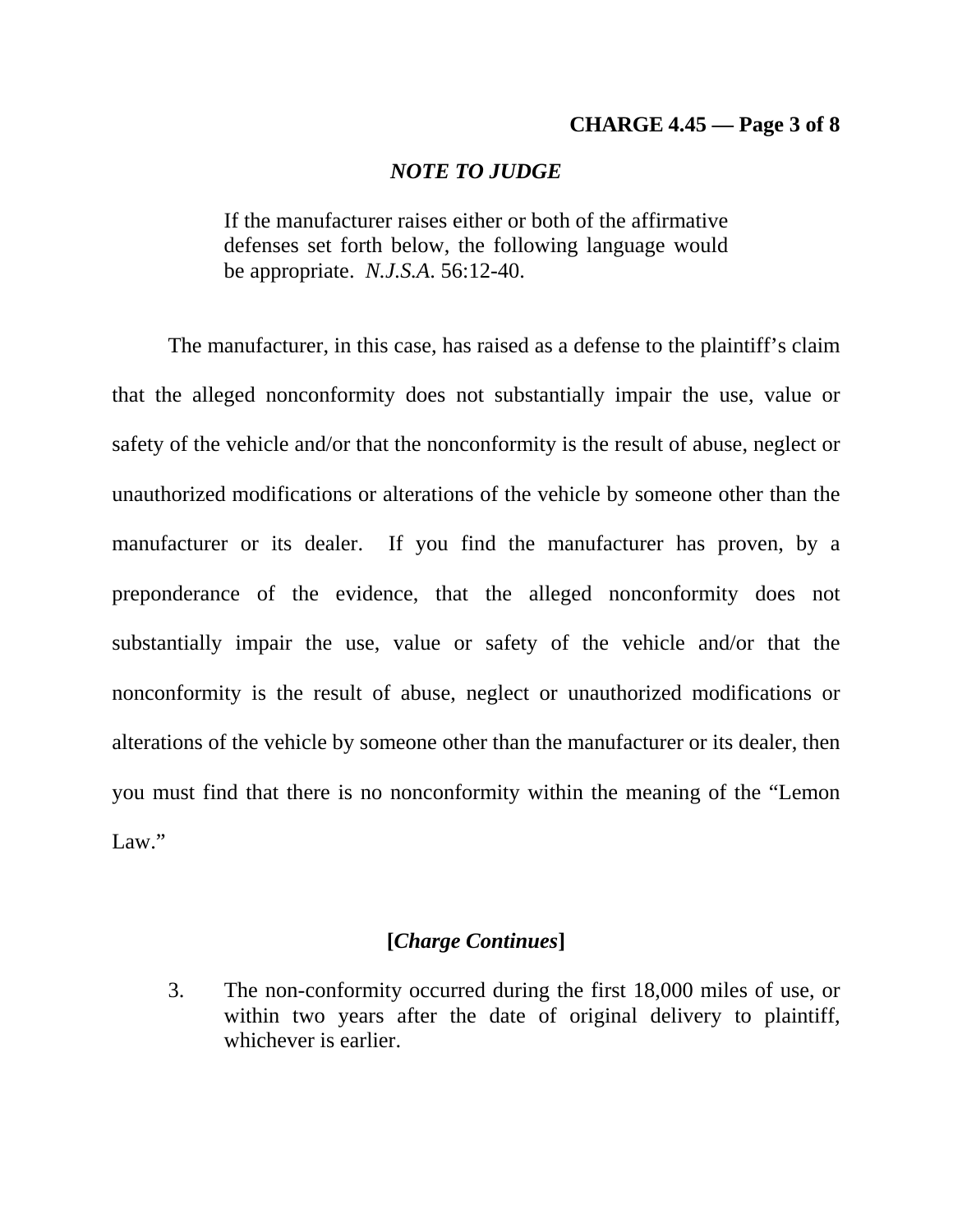- 4. The plaintiff reported the non-conformity to the manufacturer or its dealer during the first 18,000 miles of use, or during the period of two years following the date of original delivery to the plaintiff, whichever is earlier.
- 5. *[insert the defendant's name]*, through its authorized dealers, did not repair the non-conformity or non-conformities within a reasonable time.

# *NOTE TO JUDGE*

The following language should be charged in those cases where it is alleged the conditions for the presumption have been met. Note, the two year term and two year period specified shall be extended by any period of time during which repair services were not available to the consumer because of war, invasion or strike, or a fire, flood, or other natural disaster. *N.J.S.A.* 56:12-33.

It is presumed that a manufacturer or its dealer is unable to repair or correct

a non-conformity within a reasonable time if, within the first 18,000 miles of

operation, or during the period of 2 years following the date of original delivery of

the motor vehicle to a consumer, whichever is the earlier date:

- (a) substantially the same non-conformity has been subject to repair three or more times by the manufacturer, or its dealer, and the nonconformity continued to exist; or
- (b) the motor vehicle was out of service by reason of repair for one or more nonconformities for a cumulative total of 20 or more calendar days.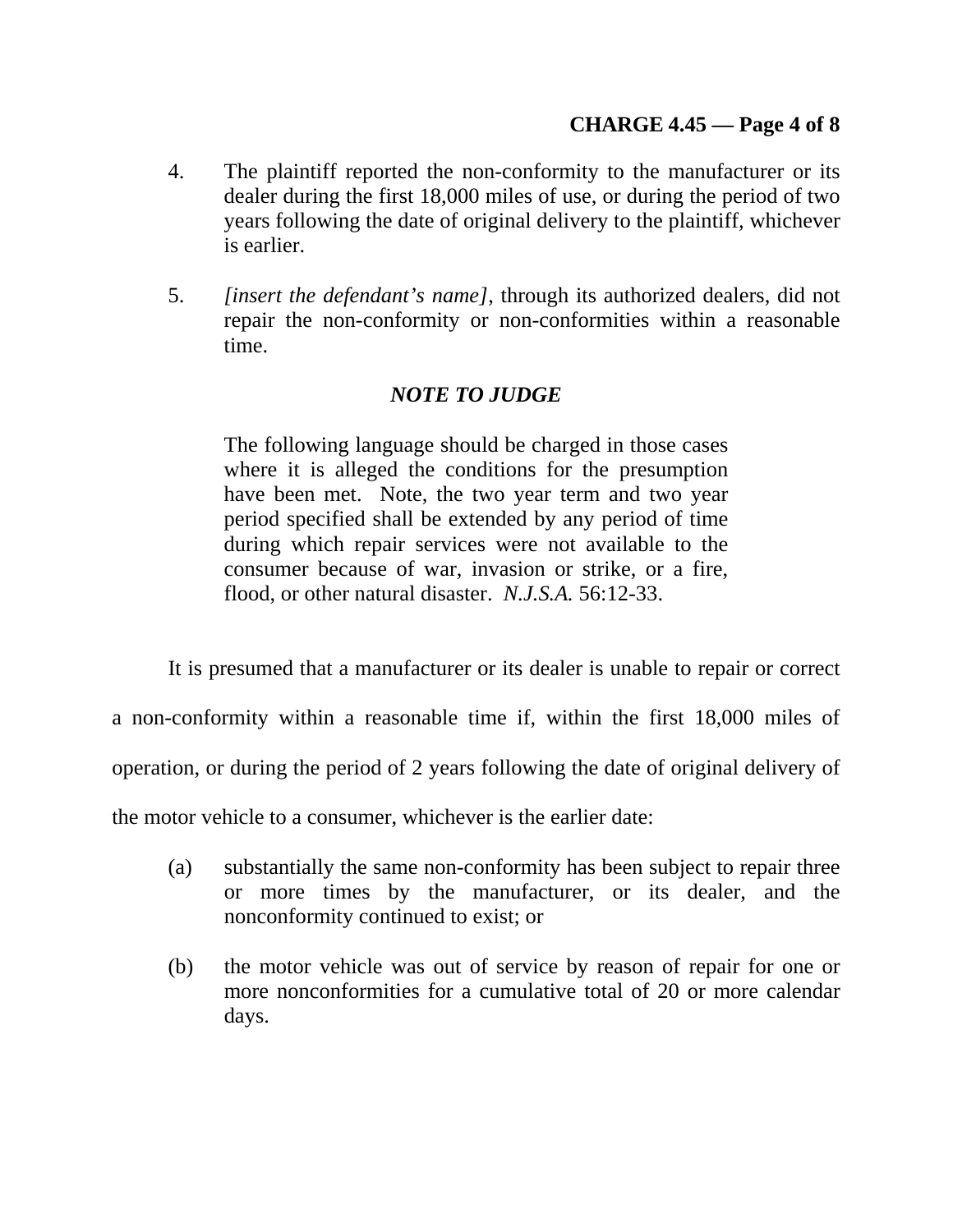### **CHARGE 4.45 — Page 5 of 8**

(c) since the original delivery of the motor vehicle and nonconformity continues to exist.

 This presumption, however, shall only apply against the manufacturer, if the manufacturer has received written notification, by or on behalf of the plaintiff, by certified mail, return receipt requested, of a potential claim pursuant to this law and has had one opportunity to repair or correct the defect or condition within 10 calendar days following receipt of the notification. The notification by the plaintiff shall take place any time after the motor vehicle has had substantially the same nonconformity subject to repair two or more times or has been out of service by reason of repair for a cumulative total of 20 or more calendar days.

## **[***Charge Continues***]**

 If you find by a preponderance of the evidence that the plaintiff has proven all five elements, then you must find for the plaintiff on the Lemon Law claim.

 But, if you find that the plaintiff has failed to establish all five elements, then you will find for the defendant.

## *NOTE TO JUDGE*

In the event that there are factual disputes as to any of the damage elements of a "Lemon Law" claim, the court should provide damage instructions. *See, N.J.S.A.* 56:12- 32 and 56:12-42.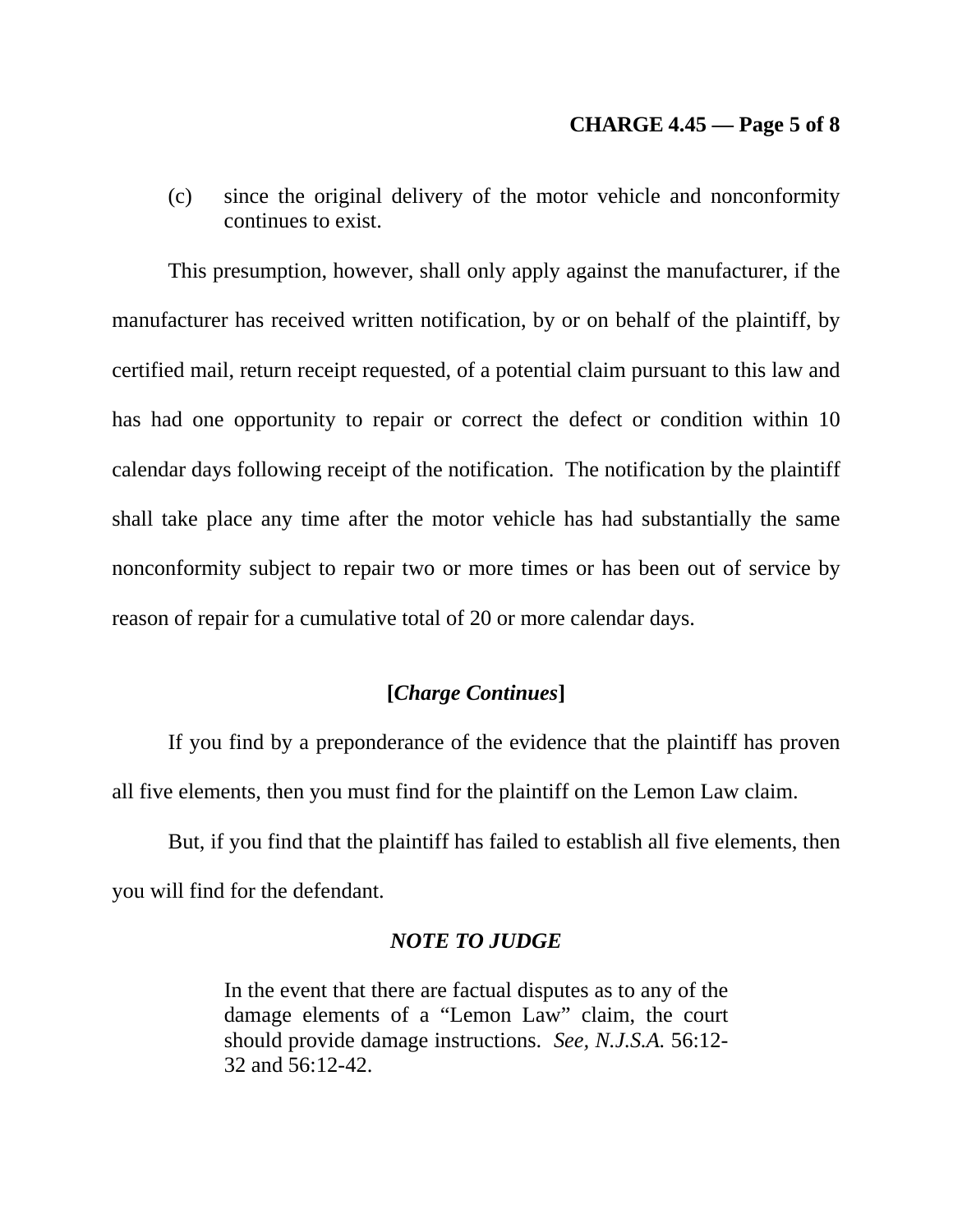#### **CHARGE 4.45 — Page 6 of 8**

In the event the parties have stipulated the amount of damages, the language set forth below would outline for the jury the ultimate outcome. *DiVigenze v. Chrysler Corp.*, 345 *N.J. Super.* 314 (App. Div. 2001).

 If then a plaintiff reports a nonconformity in a motor vehicle to the manufacturer or its dealer during the first 18,000 miles of operation, or during the period of two years following the date of the original delivery of the motor vehicle to the plaintiff, whichever is earlier, the manufacturer is required to make, arrangements with its dealer to make, within a reasonable period of time, all repairs necessary to correct the nonconformity.

 If the manufacturer is unable to correct nonconformity within a reasonable time, the manufacturer shall accept return of the motor vehicle from the plaintiff. The manufacturer shall also provide the plaintiff with a full refund of the purchase/lease price and any other charges, fees and costs, less a reasonable allowance for the use of the motor vehicle, which shall be calculated by the court.<sup>[1](#page-5-0)</sup>

 $\overline{a}$ 

<span id="page-5-0"></span><sup>&</sup>lt;sup>1</sup> In the event there are claims for breach of expressed warranty on the sale of goods, or breach of implied warranty of fitness for a particular purpose. *See* Model Civil Charges 4.21 and 4.22, respectively.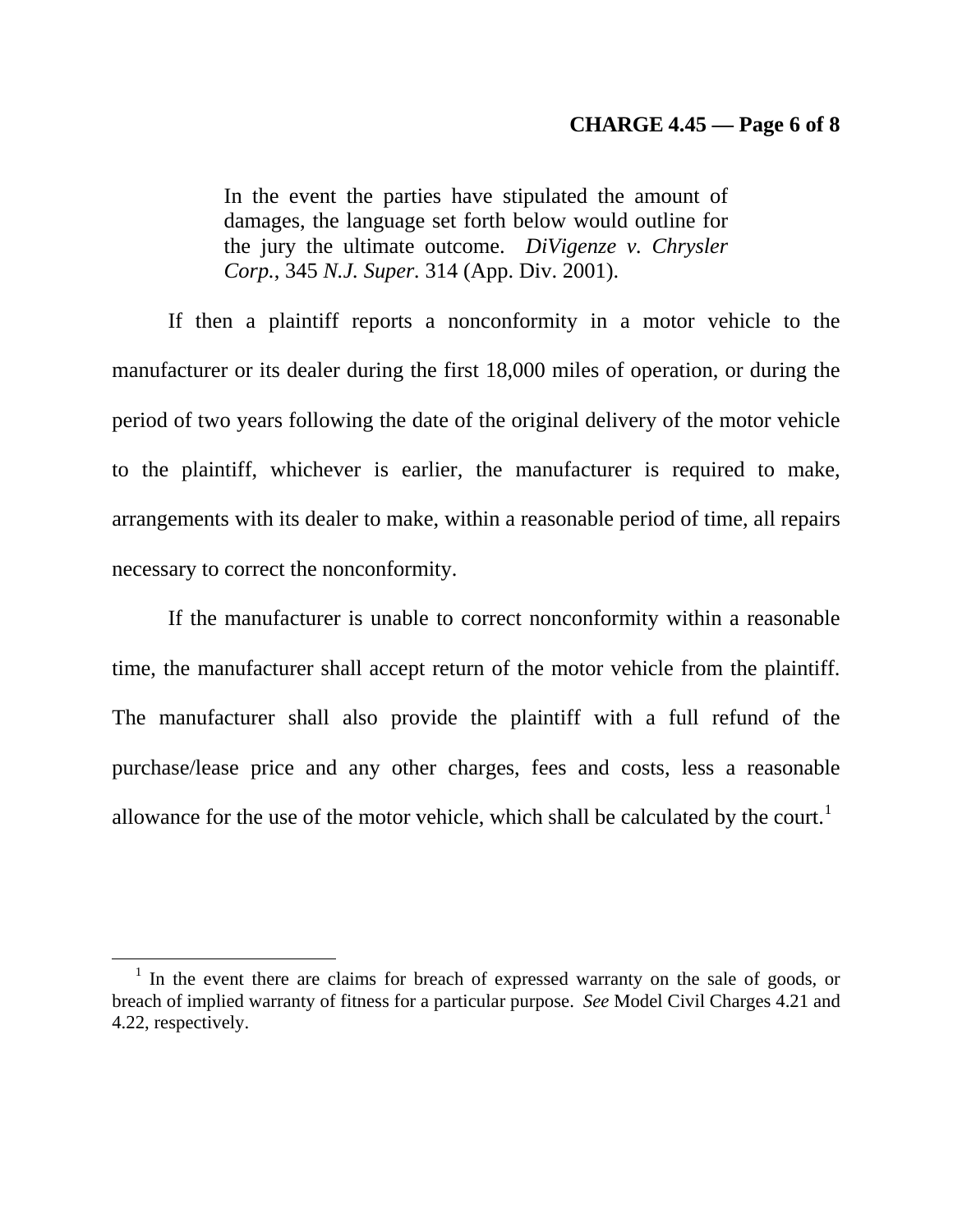# **CHARGE 4.45 — Page 7 of 8**

## **LEMON LAW MODEL JURY VERDICT SHEET**

1. Did the plaintiff prove that he/she purchased/leased a vehicle manufactured by the defendant?

 YES \_\_\_\_\_\_\_\_\_\_\_\_\_ VOTE \_\_\_\_\_\_\_\_\_\_\_\_\_ NO \_\_\_\_\_\_\_\_\_\_\_\_\_ VOTE \_\_\_\_\_\_\_\_\_\_\_\_\_

 If your answer is "yes", proceed to question 2. If your answer is "no", stop your deliberations and return your verdict.

2. Did the plaintiff prove that the vehicle had nonconformity or nonconformities, which substantially impaired the use, value or safety of the vehicle?

| v н                                    |              |  |
|----------------------------------------|--------------|--|
| <u>в і</u><br>$\overline{\phantom{a}}$ | ''' ⊨<br>\/f |  |

 If your answer is "yes", proceed to question 3. If your answer is "no", stop your deliberations and return your verdict.

3. Did the plaintiff prove the non-conformity occurred during the first 18,000 miles of use or within 2 years after the date of original delivery to plaintiff, whichever is earlier?

| --                                  | 71          | __  |
|-------------------------------------|-------------|-----|
| ∼<br>$\overline{\phantom{a}}$<br>__ | $^{\prime}$ | ___ |

If your answer is "yes", proceed to question 4.

If your answer is "no", stop your deliberations and return your verdict.